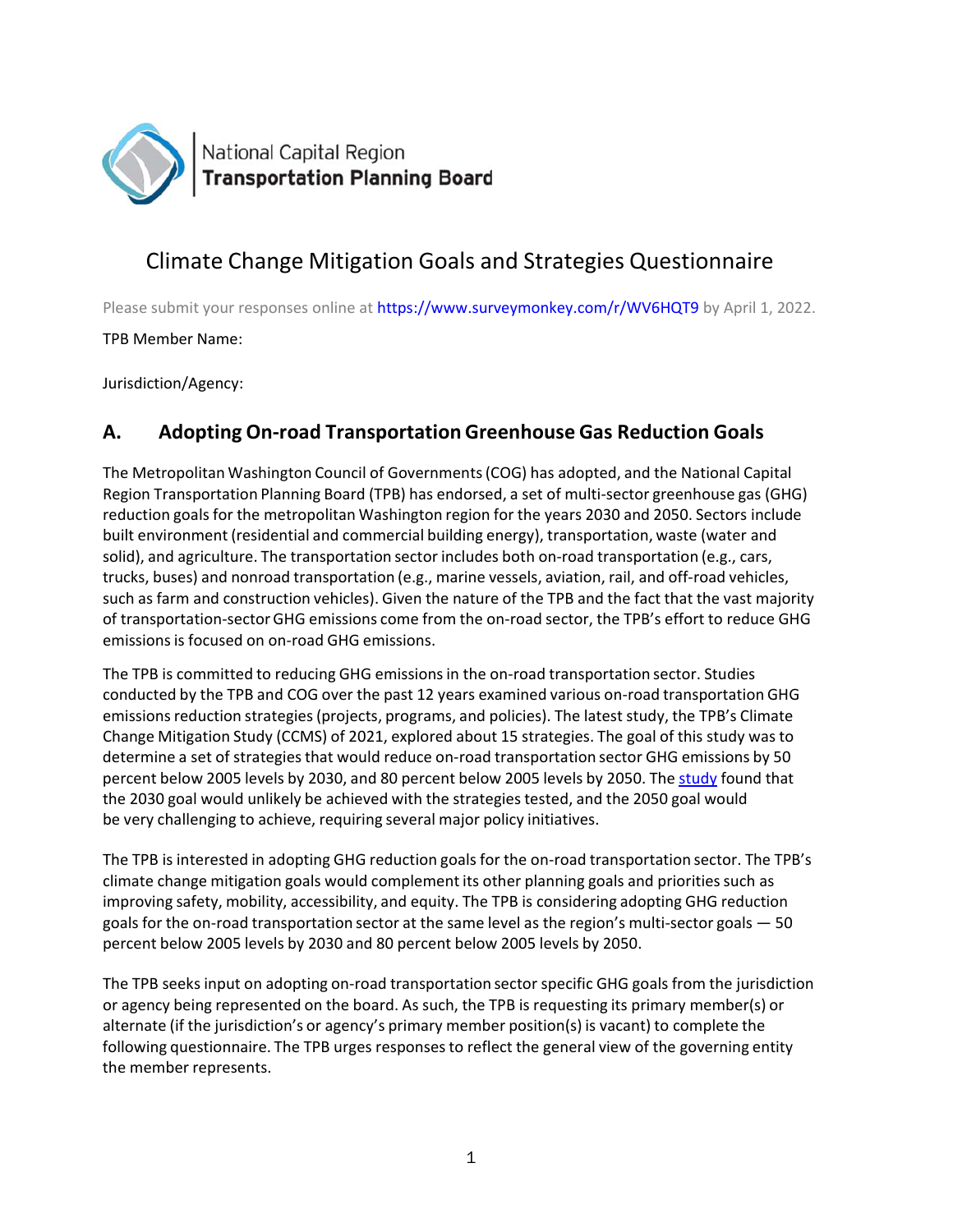1. Does your jurisdiction/agency have multi‐sector GHG reduction goals?

My jurisdiction/agency (please choose all responses that apply):

- has multi‐sector GHG reduction goals or has endorsed COG's regional goals.
- o is currently considering adopting multi‐sector GHG reduction goals.
- o will consider adopting multi‐sector GHG reduction goals in the future.
- o other (please describe in comment box below).

**Comments** 

2. Does your jurisdiction/agency have specific GHG reduction goals for the on-road transportation sector?

My jurisdiction/agency (please choose all responses that apply):

- o has on‐road transportation sector specific GHG reduction goals.
- o is currently considering adopting on‐road transportation sector specific GHG reduction goals.
- o will consider adopting on‐road transportation sector specific GHG reduction goals in the future.
	- other (please describe in comment box below).

#### **Comments**

The data we have about emissions in the transportation sector are based on the MWCOG regional greenhouse gas inventory. Because of the way they are allocated to the City, the COG data are very unlikely to be directly sensitive to the effects of policy change within the City of Falls Church. We would need a more granular measure of transportation sector emissions to set realistic sector‐specific emissions reduction goals for the City.

3. Does your jurisdiction/agency support the TPB formally adopting the following levels of GHG reduction goals ‐ 50 percent below 2005 by 2030, 80 percent below 2005 by 2050 ‐ for the on‐road transportation sector?

The TPB (please choose only one response):

- should adopt the above levels of 2030 and 2050 GHG reduction goals for the on‐road transportation sector.
- o should explore what levels would be appropriate for the on‐road transportation sector based on the strategies it has examined and able to adopt.
- o other (please describe in comment box below).

# **Comments**

Better to adopt the goals we need to reach, and use them to stimulate the adoption of future new strategies as they emerge, than to adopt goals that aren't enough.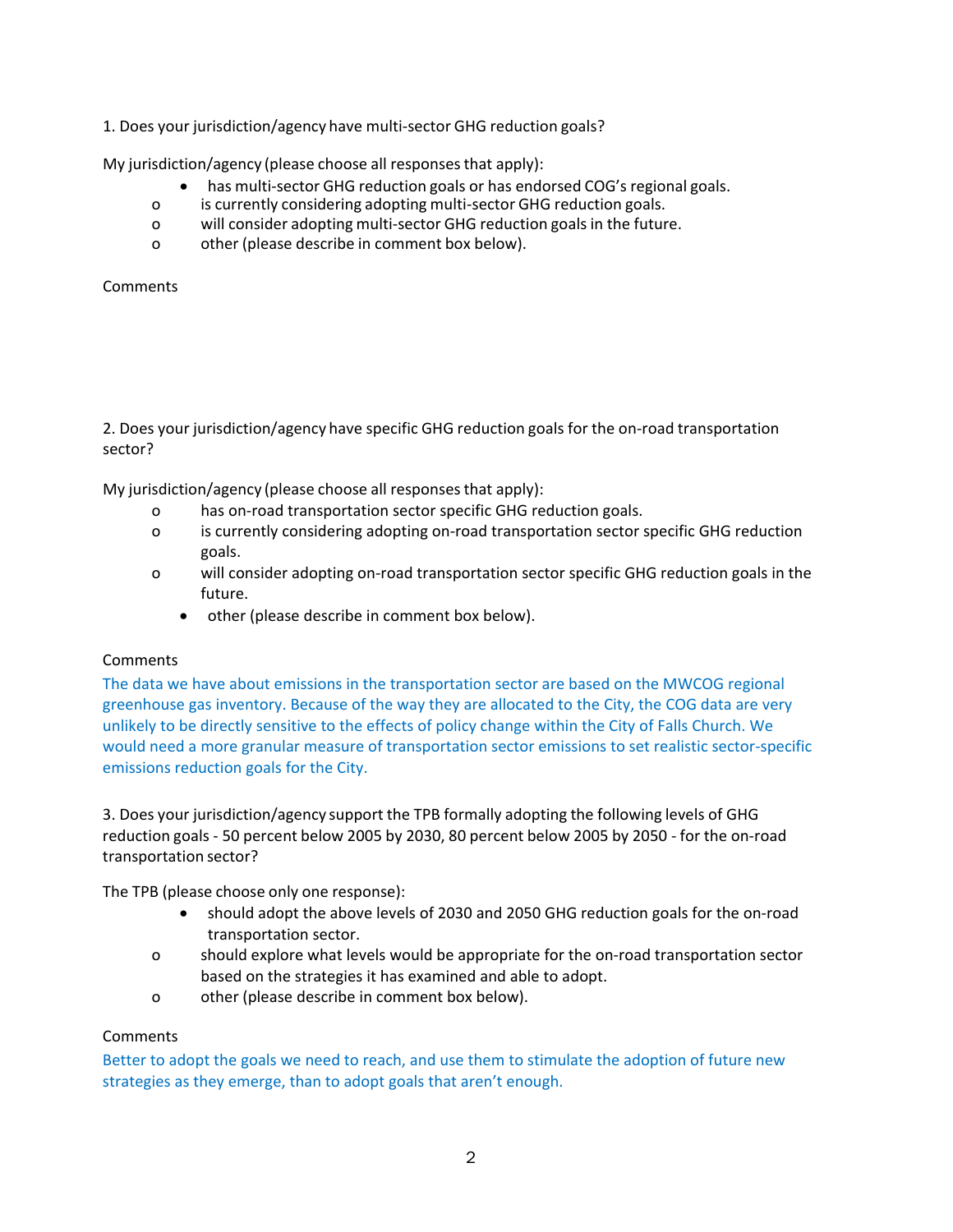# **B. Consideration of Greenhouse Gas Reduction in Decision Making**

The TPB is committed to helping the region achieve its GHG reduction goals by including projects, programs, and policies, in its long‐range transportation plan, that help reduce GHG emissions, while also delivering the plan's safety, mobility, and accessibility goals in an equitable manner.

The TPB serves as a metropolitan planning organization and is not directly involved in implementing projects, programs, or policies. As such, the TPB's priorities and goals, including climate change mitigation goals, can be realized only when TPB member jurisdictions and agencies include the TPB's goals and priorities in their transportation and land use decision making process.

The TPB seeks to better understand how its member jurisdictions or agencies are able to advance the TPB's climate change mitigation goals within the on-road transportation sector, specifically through its decision making process.

1. Is an assessment of the potential for a proposed project, program, or policy to reduce GHG emissions reflected in your jurisdiction's/agency's decision‐making?

My jurisdiction/agency (please choose all responses that apply):

- currently includes the above consideration as part of transportation decision-making.
- will be able to include the above consideration as part of transportation decisionmaking in the future.
- o will consider including the above consideration as part of transportation decision‐ making in the future.
- o other (please describe in comment box below).

#### **Comments**

2. Is your jurisdiction's/agency's ability to include GHG reduction considerations in its decision‐ making impacted by any other local, state, sub‐regional, or regional entity that has a role in the planning and programming decisions of some projects and programs? (please choose only one response)

- Yes (Other entity(s) involved in decision making OR the other entity(s) considers GHG reduction).
- o No.
- o Other (please describe in comment box below).

**Comments**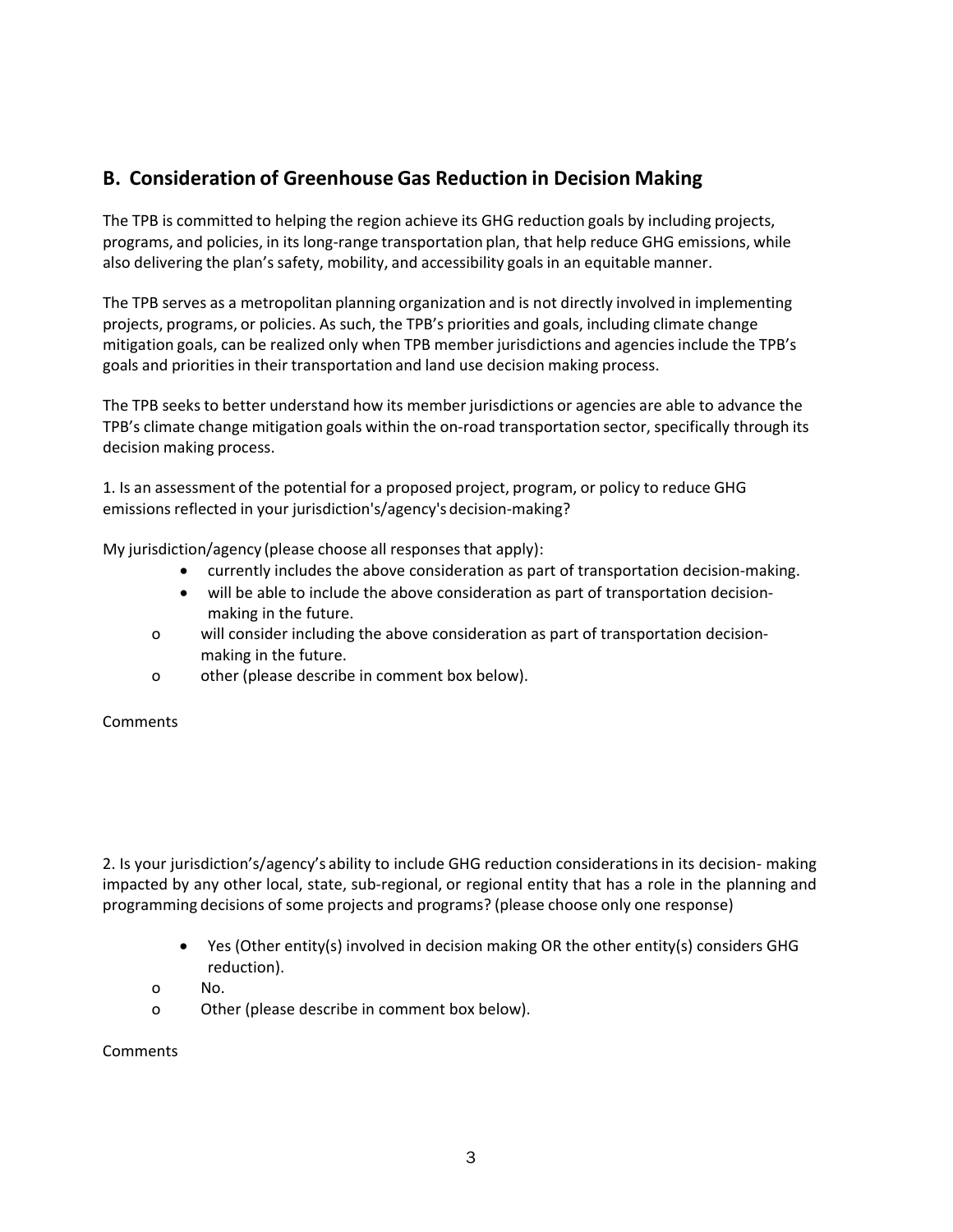# **C. On‐road Transportation Greenhouse Gas Reduction Strategies to Adopt**

Studies conducted by the TPB and COG over the past 12 years examined various on‐road transportation GHG emissions reduction strategies (projects, programs, and policies). These studies identified three primary pathways to reduce on-road transportation GHG emissions: (1) conversion of the motor vehicle fleet to electric vehicles or lower carbon fuels; (2) reduction in motor vehicle travel through mode shifts and changes in travel behavior; and (3) improvement in motor vehicle travel efficiency through traffic system management and operations.

The latest study, the TPB's Climate Change Mitigation Study (CCMS) of 2021, explored about 15 strategies (grouped into 10 scenarios) within these three pathways and estimated the likely on‐road transportation GHG reduction from these strategies. The goal of this study was to determine a set of strategies that would reduce on‐road transportation sector GHG emissions by 50 percent below 2005 levels by 2030, and 80 percent below 2005 levels by 2050. The study found that the 2030 study goal would be unlikely to be achieved with the strategies tested and the 2050 goal would be very challenging to achieve, requiring several major policy initiatives.

The TPB desires to adopt a set of strategies in the three pathways (fleet conversion, reductions in vehicle travel, and traffic system management and operations) to include in the policy element of the update to its long‐range transportation plan, Visualize 2045. The strategies adopted by the board would be incorporated into the board's policy framework to inform its members' decision making for projects, programs, and policies to be included in the future updates of the long‐range transportation plan.

The TPB seeks input on the various GHG reduction strategies that were examined in the CCMS that it could adopt as planning priorities. Listed below are the various fleet conversion, vehicle travel, and traffic operations strategies that were analyzed and have the potential to reduce on‐road transportation GHG emissions.

Please select the response(s) that best represent your jurisdiction's/agency's input on the strategy and provide comments as needed.

1. Convert vehicles to clean fuels. In 2030, 100 percent of new light duty vehicles sold; 50 percent of new medium/heavy duty trucks, and 100 percent of all buses on the road will be clean fuel vehicles. In 2050, 100 percent of new light duty vehicles sold, 100 percent of new medium/heavy duty trucks sold, and 100 percent of all buses on the road will be clean fuel vehicles.

The TPB (please choose only one response):

- o should adopt this strategy for the region and monitor progress.
	- should conduct a more comprehensive examination of the implications and implementation actions of this strategy prior to the TPB's adoption.
- o other (please describe in comment box below).

#### **Comments**

The strategy should support the adoption of zero emissions vehicles in preference to those using hydrocarbon fuels.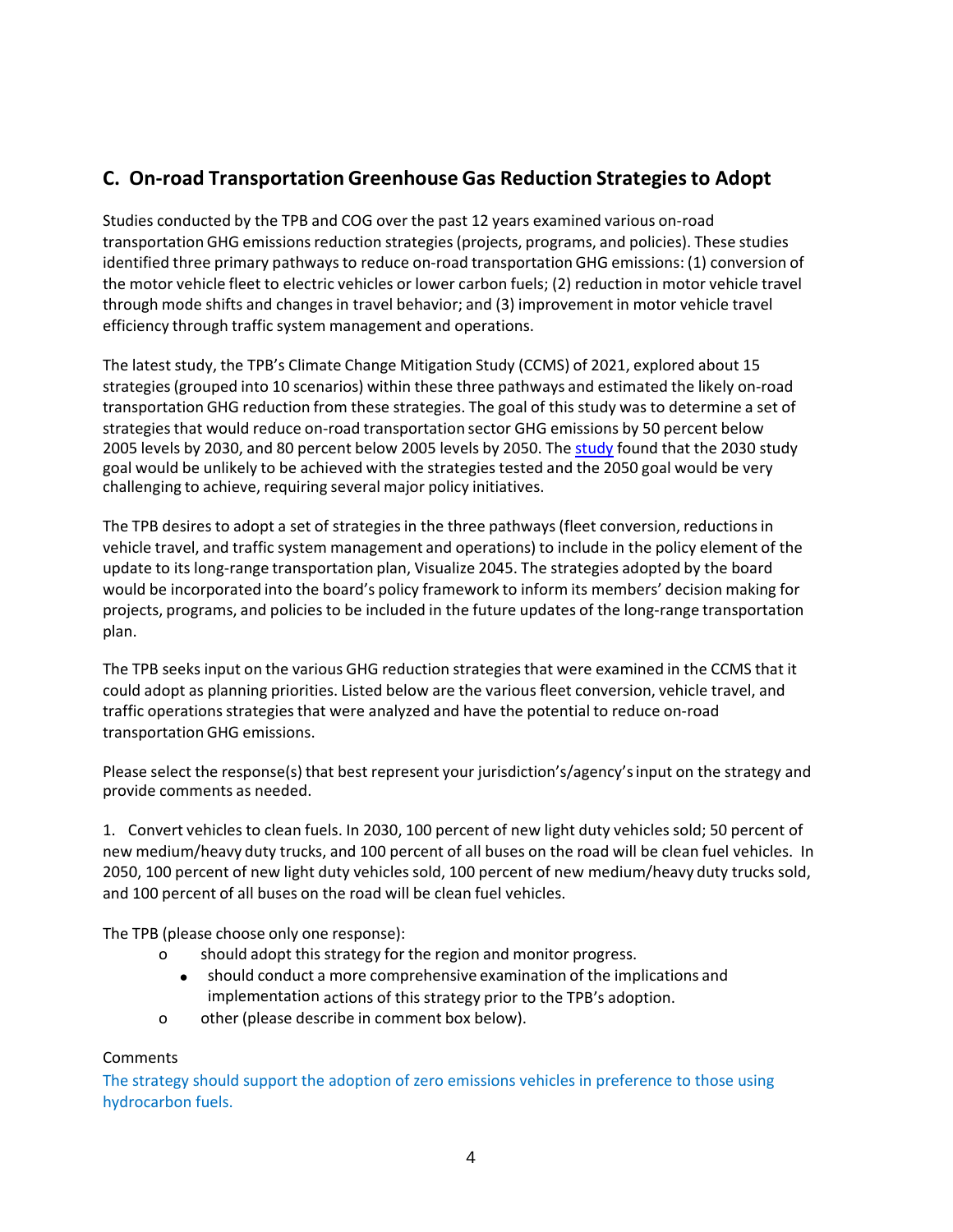My jurisdiction/agency (select all responses that apply):

- o is currently implementing this strategy.
- o will be able to work towards implementing this strategy in the future.
	- will participate in sub-regional/regional efforts to implement this strategy.
	- lacks the specific authority to implement this strategy.
- o supports this strategy, but not at the proposed level of implementation.
- o other (please describe in comment box below).

**Comments** 

2. Develop an electric vehicle charging network in the region to support an accelerated shift of lightduty passenger cars and trucks to electric vehicles.

The TPB (please choose only one response):

- should adopt this strategy for the region and monitor progress.
- o should conduct a more comprehensive examination of the implications and implementation actions of this strategy prior to the TPB's adoption.
- o other (please describe in comment box below).

**Comments** 

My jurisdiction/agency (select all responses that apply):

- is currently implementing this strategy.
- will be able to work towards implementing this strategy in the future.
- will participate in sub‐regional/regional efforts to implement this strategy.
- o lacks the specific authority to implement this strategy.
- o other (please describe in comment box below).

**Comments** 

3. Add additional housing units, above current COG Cooperative Forecasts, (approximately 77,000 by 2030 and 126,000 by 2050) near TPB‐identified high‐capacity transit stations and in COG's Regional Activity Centers.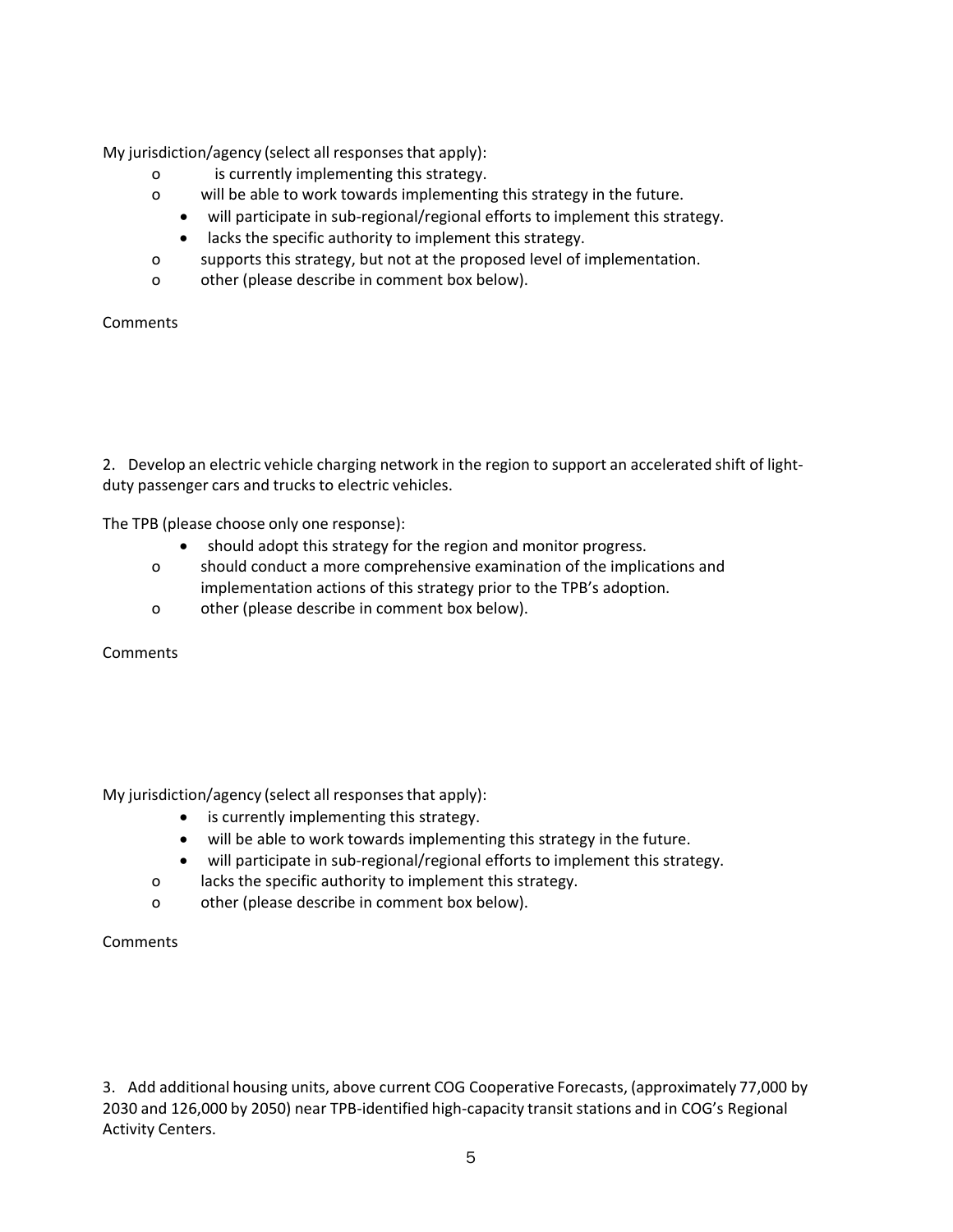The TPB (please choose only one response):

- o should adopt this strategy for the region and monitor progress.
	- should consult with the jurisdictional representatives on the specifics and implementation prospects prior to the TPB's adoption.
- o other (please describe in comment box below).

**Comments** 

My jurisdiction/agency (select all responses that apply):

- is currently implementing this strategy.
- will be able to work towards implementing this strategy in the future.
- will participate in sub-regional/regional efforts to implement this strategy.
- o lacks the specific authority to implement this strategy.
- o supports this strategy, but not at the proposed level of implementation.
- o other (please describe in comment box below).

**Comments** 

4. The jobs and housing redistribution strategy evaluated in the CCMS was an exploratory perspective to determine GHG reduction potential and was not based on a thorough feasibility analysis. The TPB seeks your comments on the following two strategies that were examined:

a. Take action to shift growth in jobs and housing from locations currently forecast (COG Cooperative Forecasts) to locations near TPB‐identified high‐capacity transit stations and in COG's Regional Activity Centers, within jurisdictional boundaries, to improve the jobs-housing balance locally.

The TPB (please choose only one response):

- o should adopt this strategy for the region.
	- should consult with the jurisdictional representatives on the specifics and implementation prospects prior to the TPB's adoption.

o other (please describe in comment box below).

**Comments**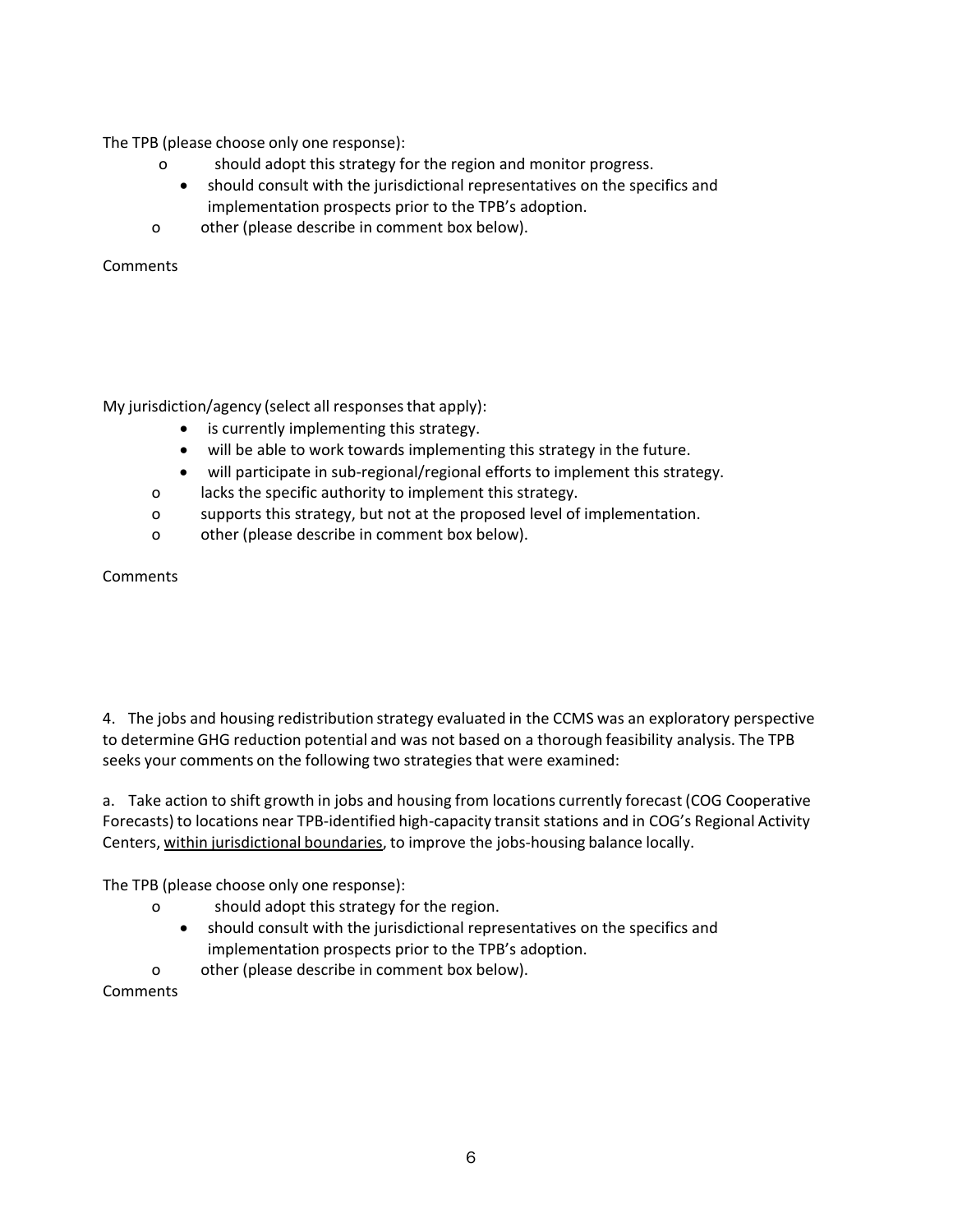My jurisdiction/agency (select all responses that apply):

- is currently implementing this strategy.
- will be able to work towards implementing this strategy in the future.
- o lacks the specific authority to implement this strategy.
- o other (please describe in comment box below).

Comments

b. Take actions to shift growth in jobs and housing from locations currently forecast (COG Cooperative Forecasts) to locations near TPB‐identified high‐capacity transit stations and in COG's Regional Activity Centers across the region to improve the jobs‐ housing balance, regionally. (please choose only one response)

- o My jurisdiction/agency lacks the specific authority to implement such a strategy.
	- Actions taken to balance jobs and housing location within my jurisdiction will contribute to improving jobs and housing balance regionally.
- o Other (please describe in comment box below).

**Comments** 

5. Make all public bus transportation in the region fare-free by 2030.

The TPB (please choose only one response):

- o should adopt this strategy for the region and monitor progress.
- should conduct a more comprehensive examination of the implications and implementation actions of this strategy prior to the TPB's adoption.
- o other (please describe in comment box below).

#### **Comments**

We would need to understand the impact to the WMATA budget and other local bus service budgets and by extension, the impact to locality subsidies to those bus services.

My jurisdiction/agency (select all responses that apply):

- o is currently implementing this strategy.
- o will be able to work towards implementing this strategy in the future.
- will participate in sub‐regional/regional efforts to implement this strategy.
- lacks the specific authority to implement this strategy.
- o supports this strategy but not at the proposed level of implementation.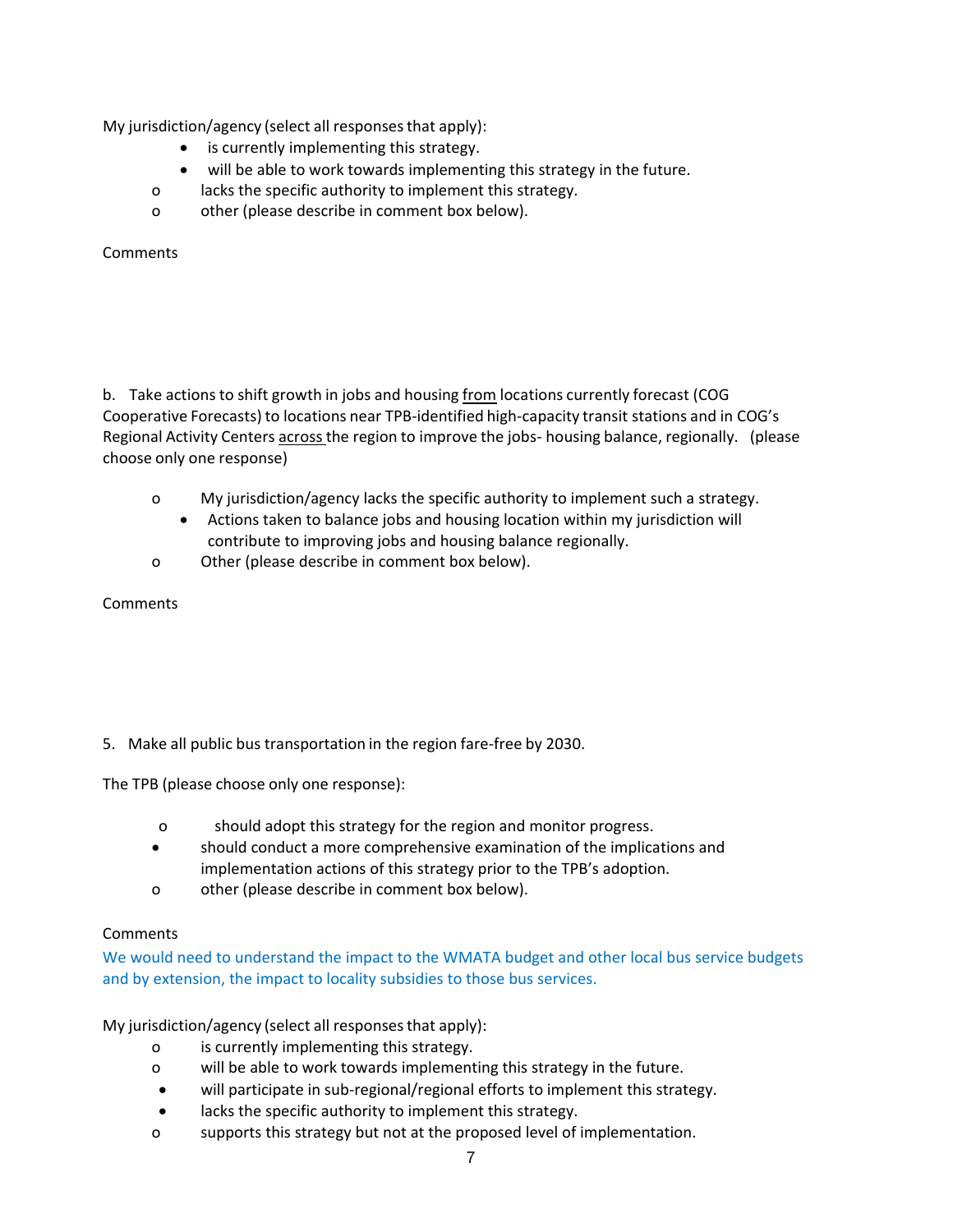• other (please describe in comment box below).

## **Comments**

We would need to understand the impact to the WMATA budget and other local bus service budgets and by extension, the impact to locality subsidies to those bus services.

## 6. Make all public rail transportation in the region fare‐free by 2030.

The TPB (please choose only one response):

- o should adopt this strategy for the region and monitor progress.
- should conduct a more comprehensive examination of the implications and implementation actions of this strategy prior to the TPB's adoption.
- o other (please describe in comment box below).

#### **Comments**

We would need to understand the impact to the WMATA budget and other regional rail service budgets and by extension, the impact to locality subsidies to those rail services.

My jurisdiction/agency (select all responses that apply):

- o is currently implementing this strategy.
- o will be able to work towards implementing this strategy in the future.
- will participate in sub-regional/regional efforts to implement this strategy.
- lacks the specific authority to implement this strategy.
- o supports this strategy, but not at the proposed level of implementation.
	- other (please describe in comment box below).

#### **Comments**

We would need to understand the impact to the WMATA budget and other regional rail service budgets and by extension, the impact to locality subsidies to those rail services.

**7.** Price workplace parking for employees. In 2030, prices in Activity Centers would vary between \$12‐\$14/day. In 2050, prices in Activity Centers would vary between \$12‐\$14/day and be approximately \$6/day outside of Activity Centers. (2020 dollars to be adjusted for inflation)

The TPB (please choose only one response):

- o should adopt this strategy for the region and monitor progress.
	- should conduct a more comprehensive examination of the implications and implementation actions of this strategy prior to the TPB's adoption. other (please describe in comment box below).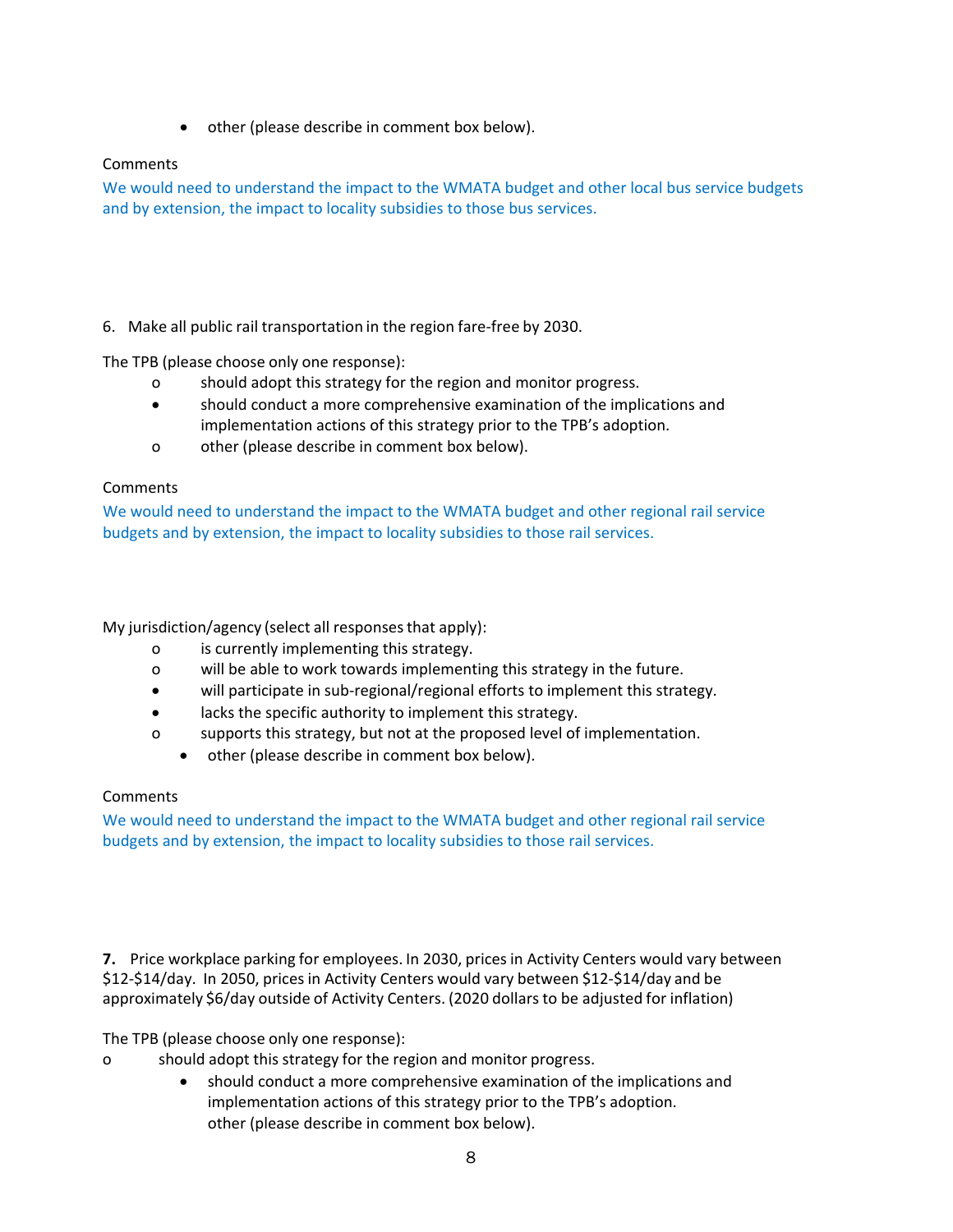#### **Comments**

My jurisdiction/agency (select all responses that apply):

- o is currently implementing this strategy.
- o will be able to work towards implementing this strategy in the future.
- o will participate in sub‐regional/regional efforts to implement this strategy.
- o lacks the specific authority to implement this strategy.
- supports this strategy, but not at the proposed level of implementation.
- o other (please describe in comment box below):

**Comments** 

**8.** Reduce travel times (relative to 2020) on all public transportation bus services. In 2030, travel times are reduced by 15 percent, and in 2050, travel times are reduced by 30 percent.

The TPB (please choose only one response):

- o should adopt this strategy for the region and monitor progress.
	- should conduct a more comprehensive examination of the implications and implementation actions of this strategy prior to the TPB's adoption.
- o other (please describe in comment box below).

**Comments** 

As part of this strategy, we support the creation of a BRT network including VA SR7.

My jurisdiction/agency (select all responses that apply):

- o is currently implementing this strategy.
- o will be able to work towards implementing this strategy.
	- will participate in sub-regional/regional efforts to implement this strategy.
	- lacks the specific authority to implement this strategy.
- o supports this strategy, but not at the proposed level of implementation.
- o other (please describe in comment box below).
- **Comments**
- 9. Implement projects or programs to provide walk/bike access to all TPB identified high-capacity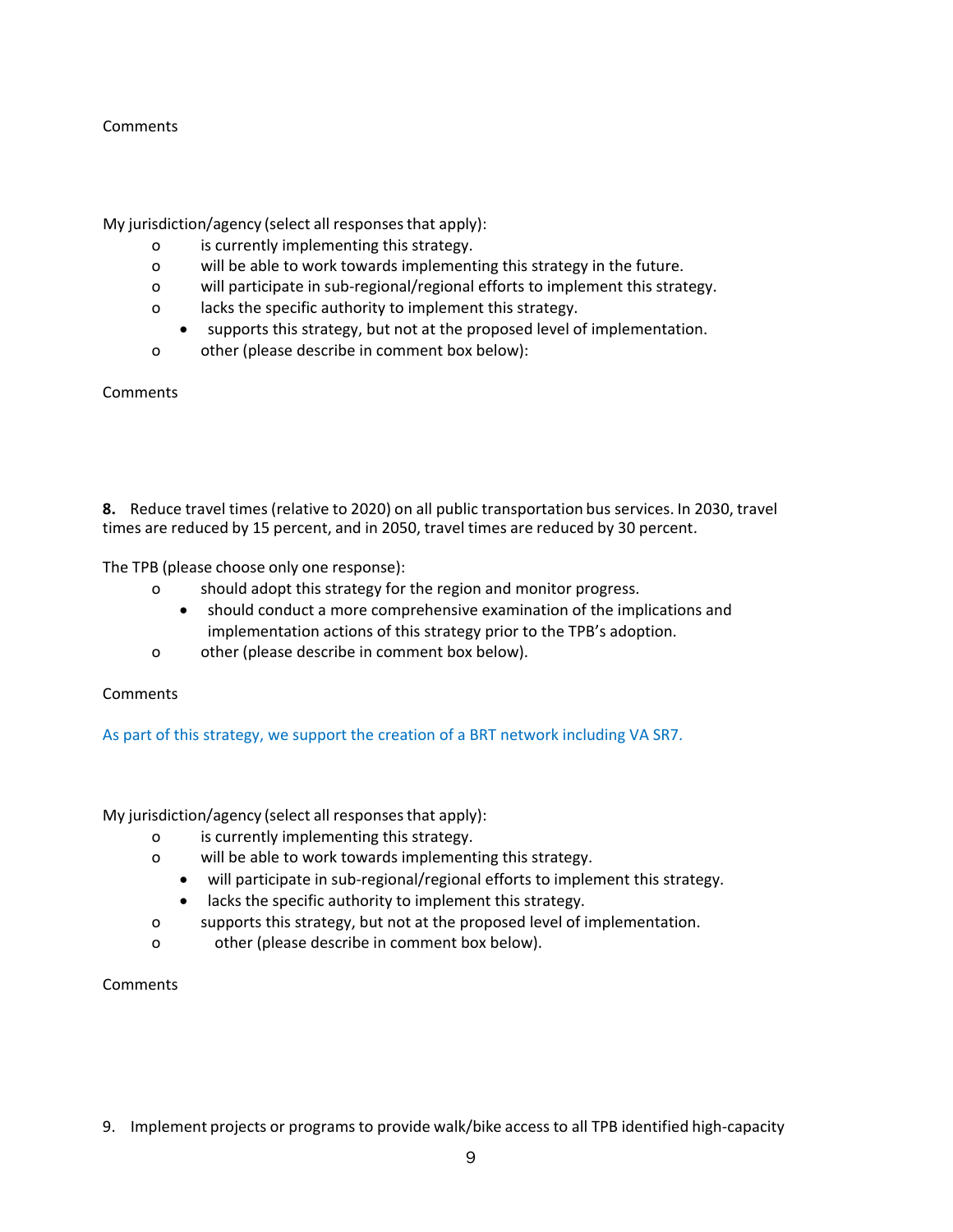#### transit stations.

The TPB (please choose only one response):

- should adopt this strategy for the region and monitor progress.
- o should conduct a more comprehensive examination of the implications and implementation actions of this strategy prior to the TPB's adoption.
- o other (please describe in comment box below).

#### **Comments**

We support a general shift in regional focus and funding from road construction, which encourages more single‐occupancy vehicle usage, to the provision of infrastructure and programs for microtransit and active transportation.

My jurisdiction/agency (select all responses that apply):

- is currently implementing this strategy.
- will be able to work towards implementing this strategy.
- will participate in sub‐regional/regional efforts to implement this strategy.
- o lacks the specific authority to implement this strategy.
- o supports this strategy but not at the proposed level of implementation.
- o other (please describe in comment box below).

**Comments** 

10. Complete the TPB's National Capital Trail Network to increase walk and bike trips throughout the day.

The TPB (please choose only one response):

- should adopt this strategy for the region and monitor progress.
- o should conduct a more comprehensive examination of the implications and implementation actions of this strategy prior to the TPB's adoption.
- o other (please describe in comment box below).

#### **Comments**

We support a general shift in regional focus and funding from road construction, which encourages more single‐occupancy vehicle usage, to the provision of infrastructure for active transportation.

My jurisdiction/agency (select all responses that apply):

• is currently implementing this strategy.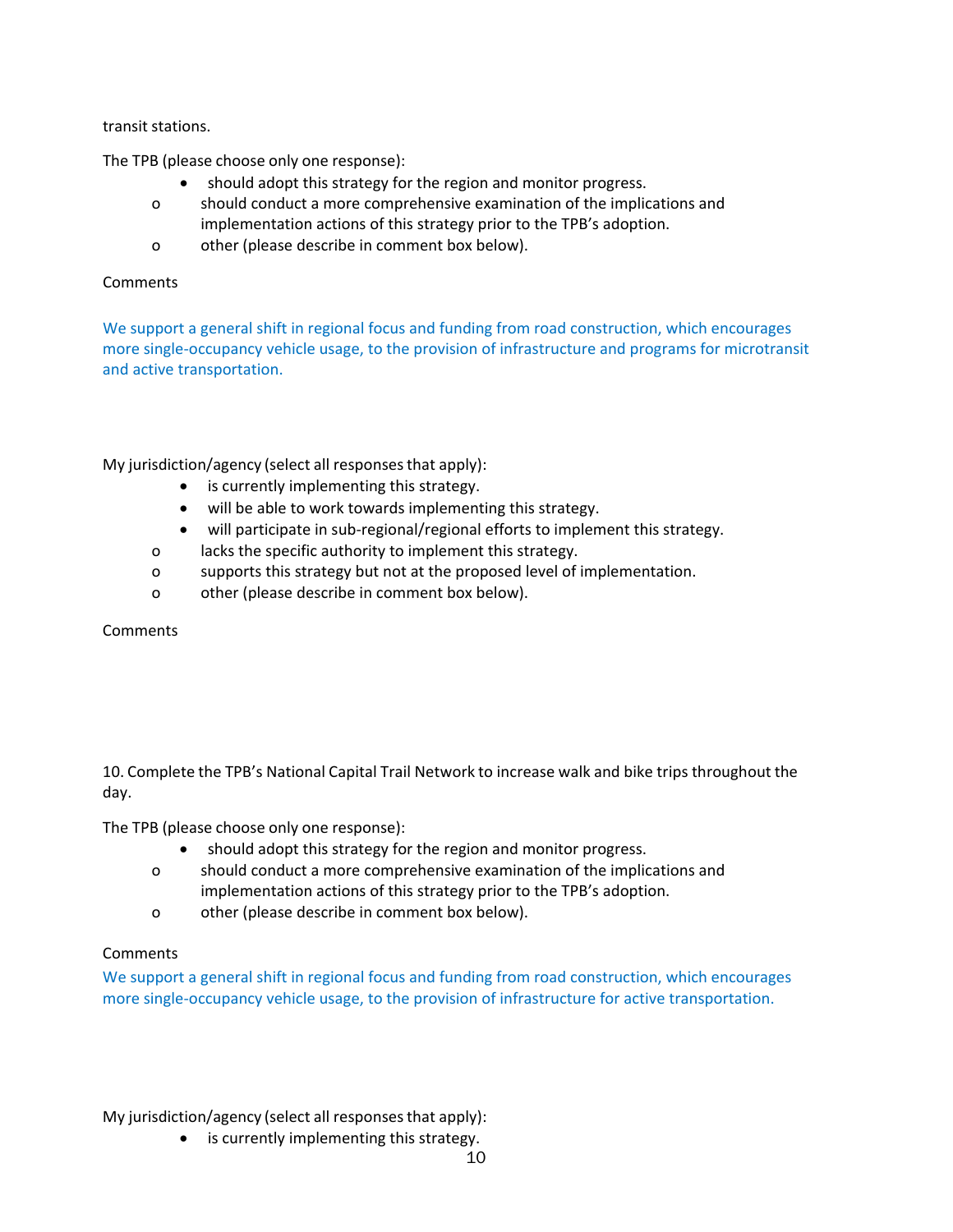- will be able to work towards implementing this strategy.
- will participate in sub-regional/regional efforts to implement this strategy.
- o lacks the specific authority to implement this strategy.
- o supports this strategy, but not at the proposed level of implementation.
- o other (please describe in comment box below).

Comments

11. Convert a higher proportion of daily work trips to telework. By 2030, convert 25 percent of daily work trips and by 2050 convert 40 percent of work trips to telework. (Note: teleworking in 2019 (pre-COVID period) was approximately 10 percent of daily commute trips and approximately 50 percent of the jobs in the region were telework compatible.)

The TPB (please choose only one response):

- o should adopt this strategy for the region and monitor progress.
	- should conduct a more comprehensive examination of the implications and implementation actions of this strategy prior to the TPB's adoption.
- o other (please describe in comment box below).

**Comments** 

My jurisdiction/agency (select all responses that apply):

- o is currently implementing this strategy.
	- will be able to work towards implementing this strategy.
	- will participate in sub-regional/regional efforts to implement this strategy.
- o lacks the specific authority to implement this strategy.
- o supports this strategy, but not at the proposed level of implementation.
	- other (please describe in comment box below).

# **Comments**

The City does not currently have resources to support increasing community access to internet services.

12. Charge a new fee per vehicle mile of travel (VMT) by motorized, private, passenger vehicles in addition to the prevailing transportation fees and fuel taxes. In 2030, the fee would be 5 cents/mile and in 2050, the fee would be 10 cents/mile.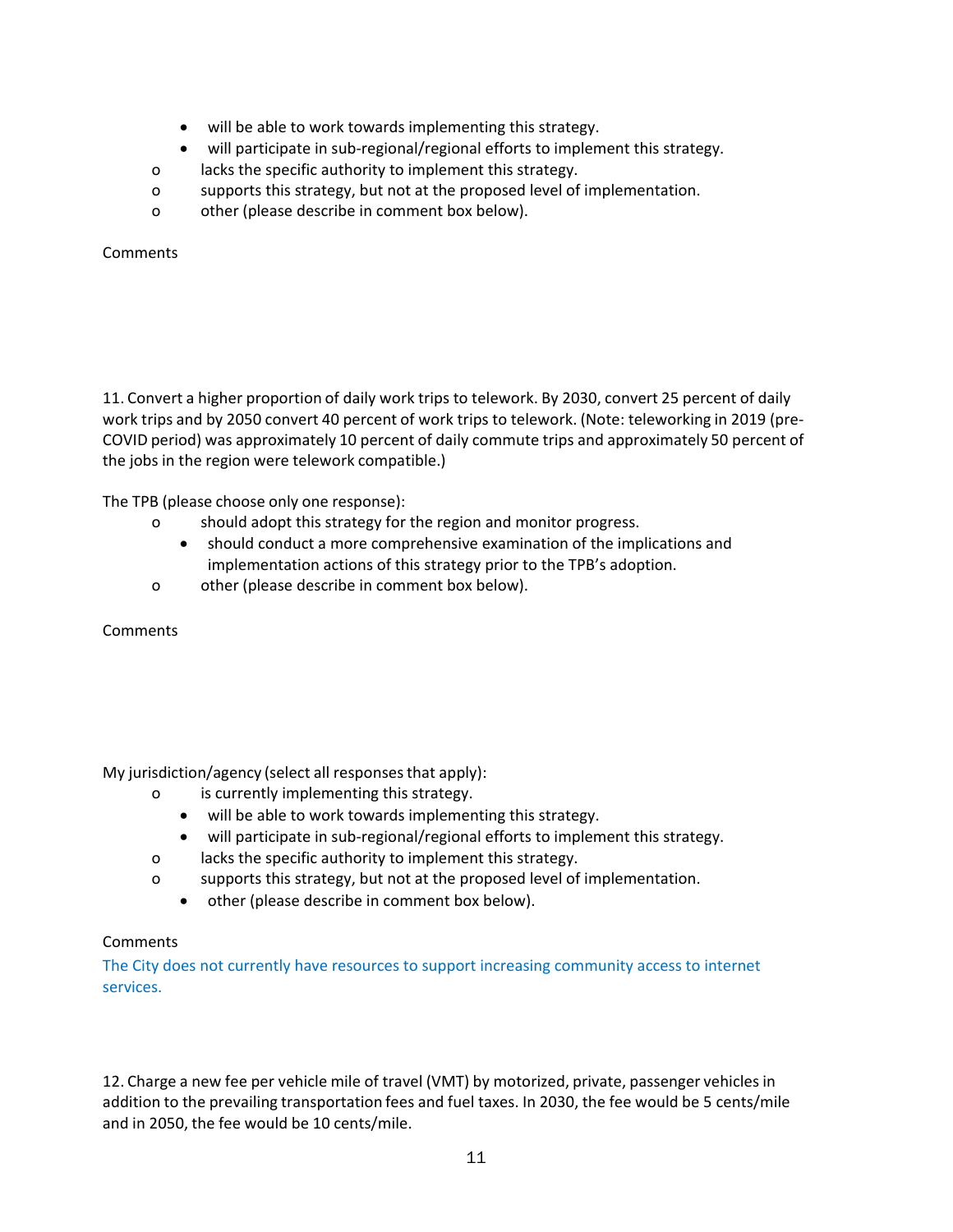The TPB (please choose only one response):

- o should adopt this strategy for the region and monitor progress.
	- should conduct a more comprehensive examination of the implications and implementation actions of this strategy prior to the TPB's adoption.
- o other (please describe in comment box below).

**Comments** 

My jurisdiction/agency (select all responses that apply):

- o will be able to work towards implementing this strategy.
- o will participate in sub‐regional/regional efforts to implement this strategy.
	- lacks the specific authority to implement this strategy.
- o supports this strategy, but not at the proposed level of implementation.
	- other (please describe in comment box below).

## **Comments**

In the absence of information and analysis of the implications and implementation actions of this strategy, we can't make a decision about whether we'd support it. We do not believe we have authority to implement this strategy in Virginia.

13. Charge a "cordon fee" of \$10 per motorized vehicle trip for all vehicles entering Activity Centers in the core of the District of Columbia, by 2030.

The TPB (please choose only one response):

- o should adopt this strategy for the region and monitor progress.
	- should conduct a more comprehensive examination of the implications and implementation actions of this strategy prior to the TPB's adoption.
- o other (please describe in comment box below).

**Comments** 

My jurisdiction/agency (select all responses that apply):

- o will be able to work towards implementing this strategy.
- o will participate in sub‐regional/regional efforts to implement this strategy.
	- lacks the specific authority to implement this strategy.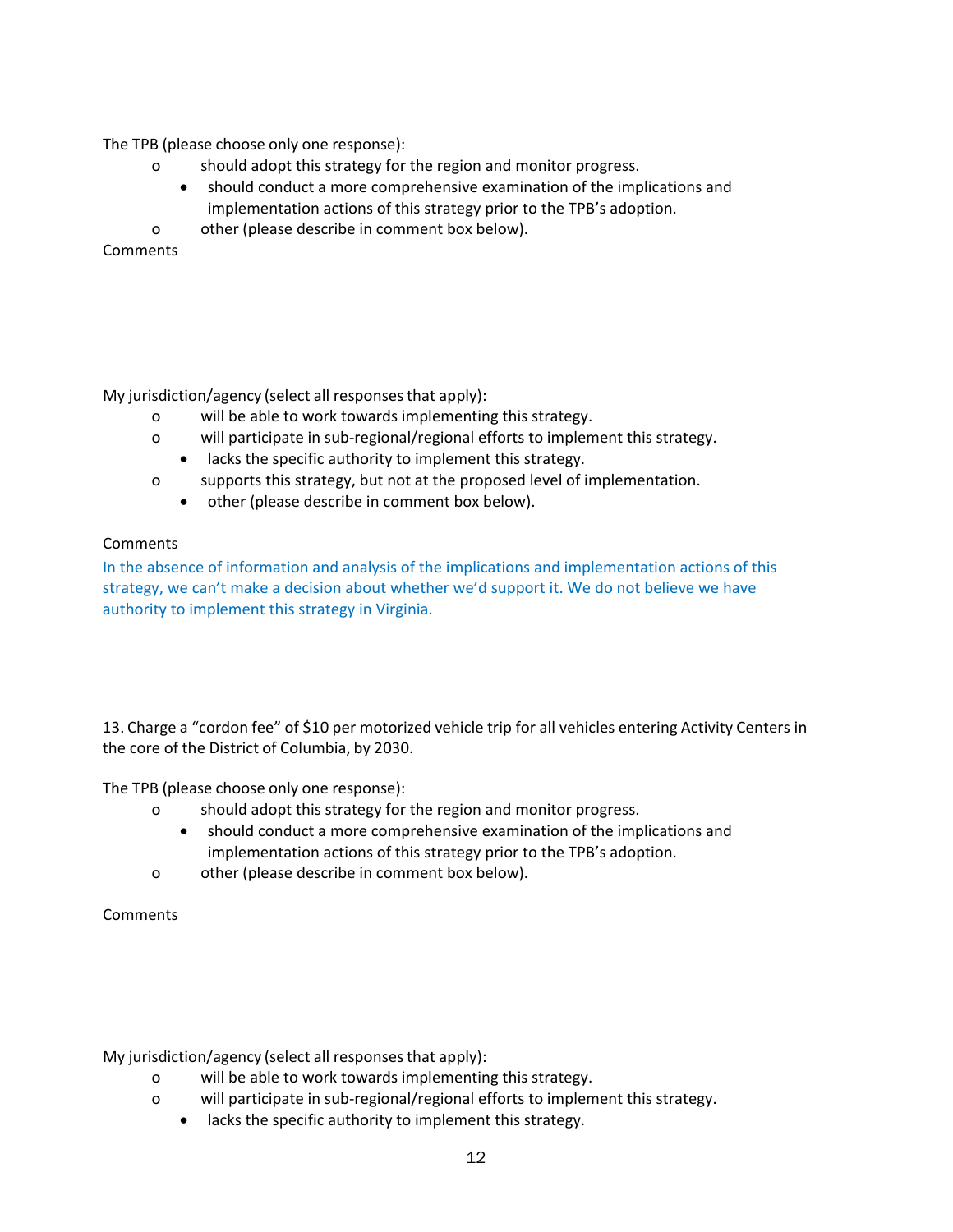- o supports this strategy, but not at the proposed level of implementation.
- o other (please describe in comment box below).

## **Comments**

14. Implement traffic operational improvement measures at all eligible locations, including advanced ramp metering, enhanced incident management systems, active signal controls, and transit bus priority treatments.

The TPB (please choose only one response):

- should adopt this strategy for the region and monitor progress.
- o should conduct a more comprehensive examination of the implications and implementation actions of this strategy prior to the TPB's adoption.
- o other (please describe in comment box below).

**Comments** 

My jurisdiction/agency (select all responses that apply):

- o is currently implementing this strategy.
	- will be able to work towards implementing this strategy.
- o will participate in sub‐regional/regional efforts to implement this strategy.
- o lacks the specific authority to implement this strategy.
- o supports this strategy, but not at the proposed level of implementation.
- o other (please describe in comments below).

**Comments** 

#### Thank you!

Thank you for completing the Climate Change Mitigation Goals and Strategies Questionnaire. The survey responses will be shared at the aggregate level with the Board. Individual responses and comments will remain anonymous.

Do you have any other comments, questions, or concerns? We consider the use of economic incentives to shift transportation to less real-estate and carbon